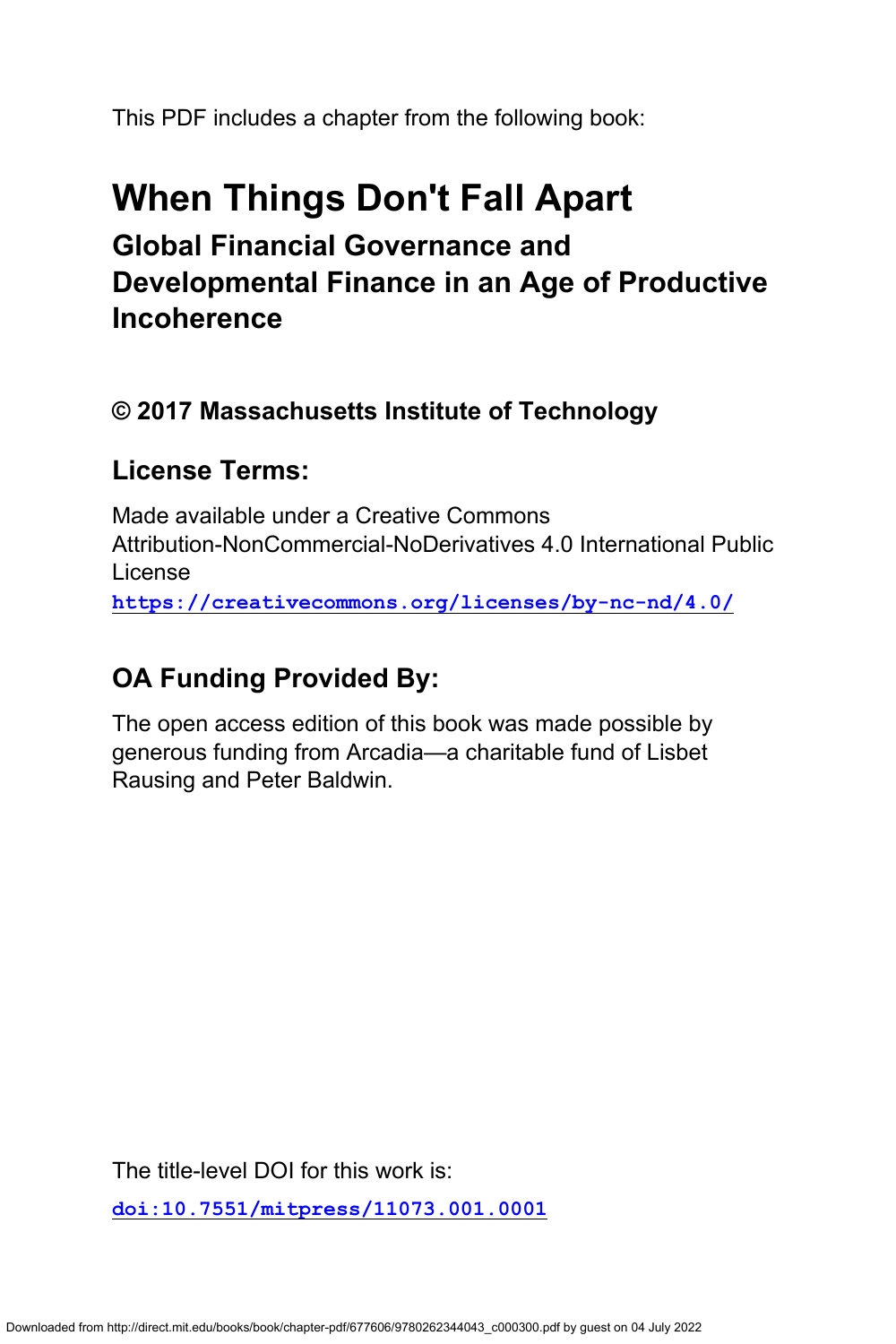### **4 Planting Seeds, Bearing Fruit? The Group of 20 and the Financial Stability Board**

One might be forgiven if the mind runs immediately to the IMF when thinking about global financial governance in the postwar era. The IMF is now and has been for many decades the preeminent and arguably the most powerful institution in the global financial system. It would therefore not be unreasonable to begin and end an examination of global financial governance with the Fund, despite its diminished (and transformed) geography of influence since the Asian crisis. But we would be remiss were we to overlook the emergence of new transnational financial governance networks during the Asian crisis and the expansion of their membership and scope during the global crisis. These networks are part of an increasingly heterogeneous architecture of global financial governance, or what Slaughter (2004) more generally describes as an increasingly "disaggregated world order." Though the BWIs (especially the IMF) and the U.S. Federal Reserve unquestionably remain the central players, we should recognize newer networks as part of an evolving, fragmenting financial governance landscape.

#### **Finance Networks**

An important feature of global governance over the last two decades entails the creation of informal groups that constitute ad hoc "clubs of common interest" or "networks of networks."1 These informal groups, consisting of what Pauly terms loose "networked governance," contrast with traditional, formal intergovernmental organizations and binding treaty-based arrangements of nearly universal membership established after World War II, such as the BWIs (Pauly 2010, 17–18). Networks seek to facilitate informal cooperation among policymakers. Implementation of agreements, recommendations, or guidelines that derive from these groups is typically left to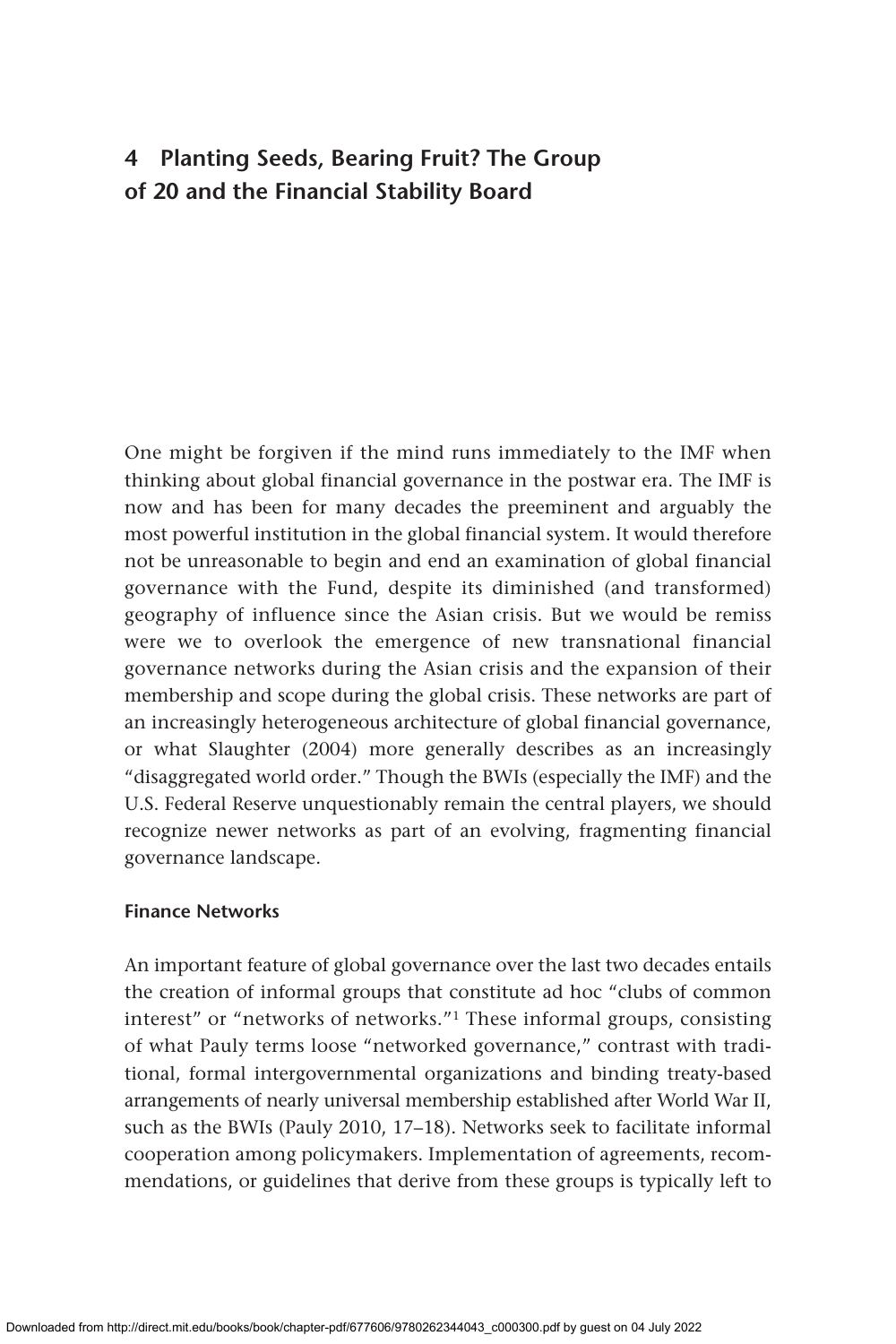the discretion of national authorities.<sup>2</sup> Networks among finance officials emerged at the multilateral level partly in response to the challenges of governing increasingly complex financial systems, and to the IMF's failure to identify ex ante risks and the limitations of its crisis management.

The most important finance networks began their lives as clubs for representatives of AEs.3 But they have increasingly come to include EMDE representatives. This is true of many networks, including the two most important finance networks—namely, the G-20 and the FSB, which are the subjects of this chapter. There are also an increasing number of finance networks among EMDE officials (on these networks, see Woods and Martinez-Diaz 2009).

Neither the G-20 nor the FSB even remotely approach the IMF in terms of influence, not least because of their informality, lack of authority, and restricted membership. The global crisis provided an opportunity to test the efficacy of these two networks, and they both failed to live up to the expectations of their architects.

Critics are correct to emphasize their deeply disappointing performance. To date, despite somewhat broader membership, they have proven unimaginative, timid, and weak.4 They did not advance innovative ideas precisely when they were needed most, and even today they remain largely on the sidelines (despite the headlines generated by the G-20 at critical points) and lack the degree of inclusiveness that would be necessary to facilitate coordination among financial officials. They also lack institutionalized means to bring about reform or compliance with recommendations, and they face difficulty reaching consensus on matters of central importance. Finally, the structure of these networks lends itself to capture by powerful member states and financial interests within them.

Nonetheless, the networks should not be dismissed entirely. There are already signs that these bodies might emerge over time as forums in which EMDE policymakers are able to promote serious dialogue, build relationships and coalitions, and refine their capacities to maneuver on the international stage (as per Woods and Martinez-Diaz 2009). From a Hirschmanian perspective, the networks can be understood as experimental forms of governance that cultivate new capacities. Critics overreach, then, when they dismiss these bodies as impotent and permanently irrelevant. Their principal features, such as their informality and lack of authority, certainly limit their immediate impact. But those same features might allow for a greater degree of flexibility and maneuverability over time than is available within the formal institutions of financial governance. In part for these reasons, their importance might require decades rather than years to realize.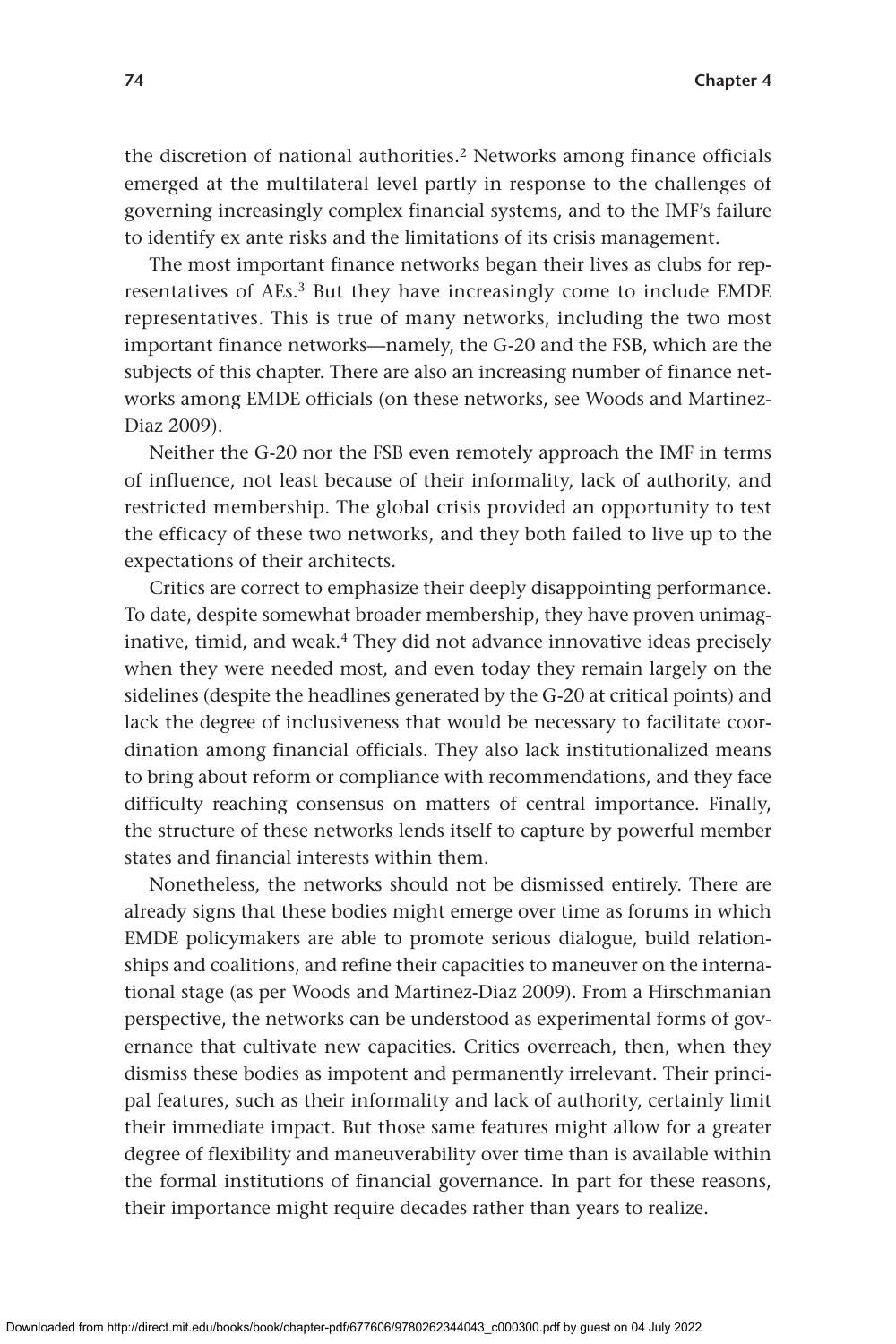By now, many observers have documented the disappointing performance of the G-20 and FSB. For this reason, we need not examine the failures in depth here but instead will simply quickly survey the critics' findings. It is altogether more difficult to speculate as to the broader potential of these networks, at present or in the future, but failing to do so would be to commit the common intellectual error of premature foreclosure on the promise of fledgling, imperfect innovations.

#### **The G-20: A Brief History**

Several years into the East Asian crisis, G-7 leaders created the "Finance Group of 20" (hereafter the Finance G-20).<sup>5</sup> The Finance G-20 began meeting regularly in 1999; it was a technocratic body that brought together the finance ministers and central bank governors of the G-7 nations (Canada, France, Germany, Italy, Japan, the United States, and the United Kingdom) and their counterparts from Argentina, Australia, Brazil, China, India, Indonesia, Mexico, Russia, Saudi Arabia, South Africa, South Korea, Turkey, and the EU.6 The Finance G-20 was envisioned as an informal forum to promote discussion of and cooperation on economic and financial policies, as well as oversight and "agenda setting" on matters of central importance to policymakers.

The Finance G-20 was formed out of recognition that the IMF and the G-7 had overlooked the potential of large EMDEs to function as independent sources of systemic financial fragility in the years leading up to the Asian crisis. Key finance officials from what were deemed "systemically significant" EMDEs were brought together with their G-7 counterparts to address a blind spot in G-7 and IMF oversight. The creation of the Finance G-20 was also driven by recognition that a body was needed to oversee, maintain a comprehensive view of, and informally coordinate the increasingly complex and densely populated international financial regulatory architecture. This architecture was, by then, composed of a growing group of institutions, committees, and organizations, such as the Bank for International Settlements (BIS), the Basel Committee on Banking Regulations and Supervisory Practices, and the International Organization of Security Commissions. Despite the expansion of its membership, the Finance G-20 continued to reflect the influence of dominant countries within the G-7.

The early moments of the global crisis provided impetus for further evolution of the Finance G-20. On October 22, 2008, U.S. president George W. Bush called a meeting of heads of G-20 member states. The goal of the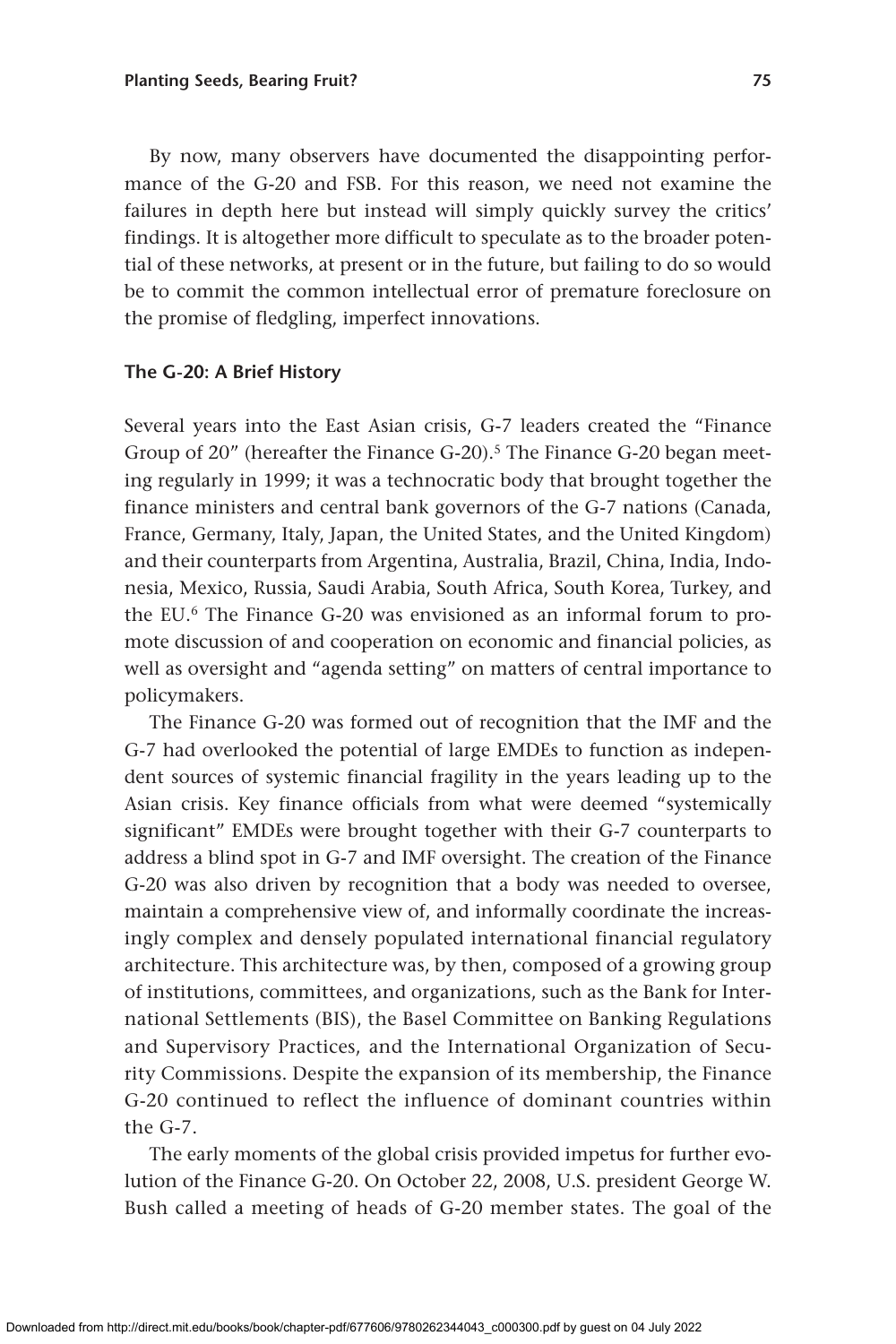meeting was to create a plan to stabilize the financial system and contain the crisis. Viola (2014, 117) describes the G-20 Leaders' Summit (as the meeting was termed) as "a permanent and significant institutional adaptation to the financial crisis, as it shifted decision-making and policy co-ordination efforts to the highest levels of leadership." The institutionalization of the Leaders' G-20 (hereafter G-20) was reinforced at the group's 2009 meeting in Pittsburgh, Pennsylvania, in the United States, when member states declared it the "premier forum" for global economic discussions and cooperation, thereby largely displacing the Leaders' G-7/G-8 (G-20 2009b, 3). With this announcement, the group promoted itself from the world economy's "crisis committee" to its "steering committee" (Vestergaard and Wade 2012b, 481).

Notwithstanding the group's ambitions, its authority and achievements remain largely aspirational (Vestergaard and Wade 2011; 2012b). It has no enforcement capacity, and its decisions are not legally binding. The informality of the group is reflected in the absence of a charter and permanent staff.7

#### **A Bold, Inclusive Model of Governance?**

Early in the global crisis, some observers praised the G-20 for its quick and decisive action (Guerrieri and Lombardi 2010; Heinbecker 2011; Smith 2011).8 G-20 members themselves celebrated their role in saving the world from another Great Depression through timely and bold coordination of macroeconomic stimulus programs that galvanized US\$1.1 trillion in support for the world economy. At the same time, several observers emphasized the inclusiveness of the G-20 and viewed it as a powerful, leading new player in global financial governance (see Carin et al. 2010; Rana 2013; Smith 2011). For G-20 optimists, the group's meetings signaled the emergence of a new global financial architecture that was more pluralist and inclusive than its predecessor, which had been dominated by the traditional powers. G-20 meetings were understood to give leaders of countries such as Brazil, Argentina, China, India, Saudi Arabia, and South Africa a seat at the table, alongside the usual cast of AEs.<sup>9</sup>

Most observers, however, were disappointed (Payne 2010).<sup>10</sup> Initial expectations for the G-20 rightly gave way to frustration among those hoping for change in global financial governance. On this matter, for example, Ocampo (2011; 2010b; 2010c) argues that the G-20 still reflects an "elite multilateralism"; for Mittelman (2013), it is a form of "mini-multilateralism that 'summitizes' global problems by "G-shopping"; for Vestergaard and Wade (Vestergaard and Wade 2011; 2012b; Wade 2011), the group is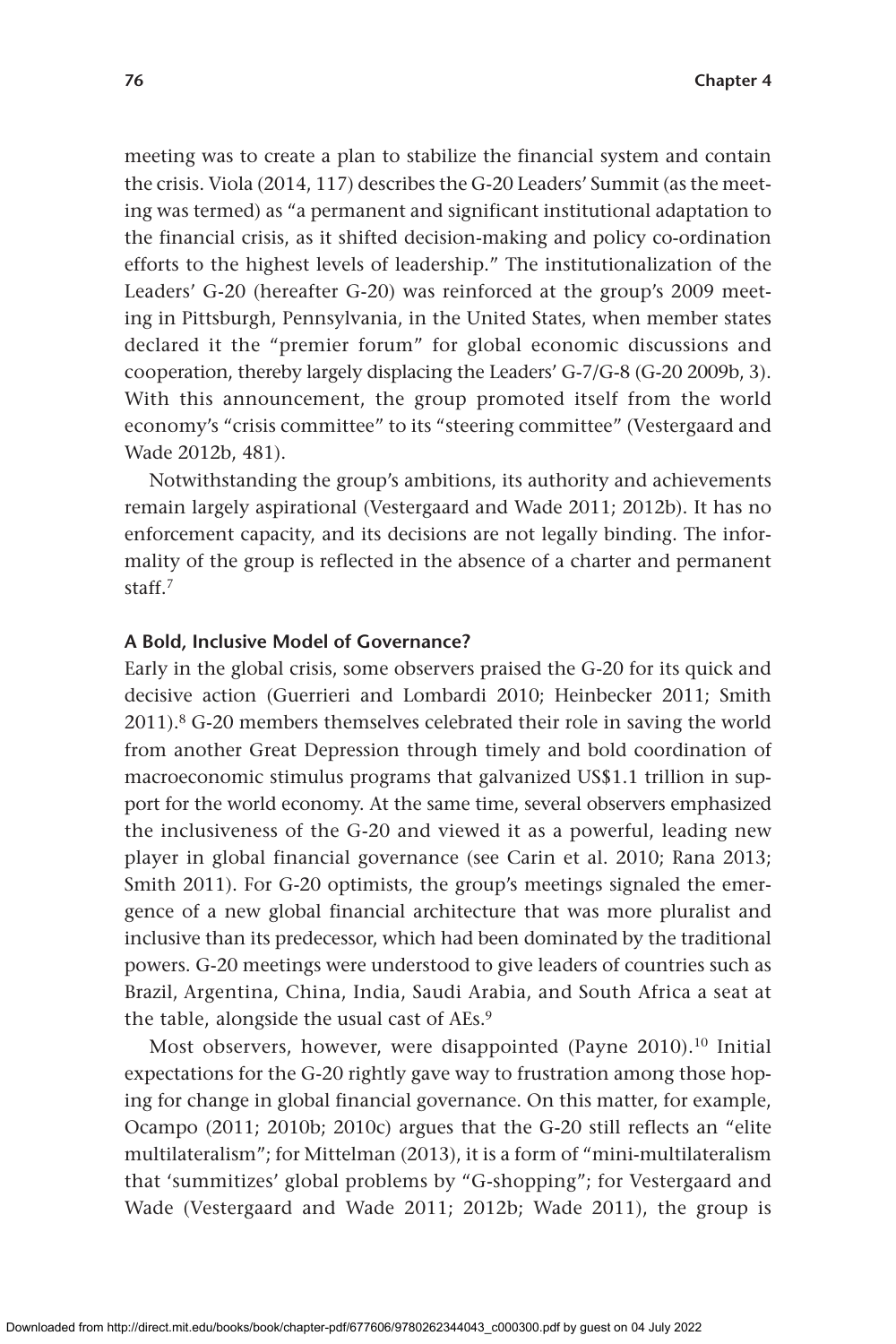unrepresentative; lacks legitimacy, transparency, and accountability; has failed to accomplish what it set out to do; and has even failed to accomplish what its spokespeople claim that it has achieved. Similarly, Rachman (2010) views the body as "divided, ineffective and illegitimate."11 Soederberg (2010) advances what is perhaps the broadest criticism of the G-20. She argues that the body "naturalized" and "depoliticized" the global crisis by legitimating a narrow technical response while substantially overselling the capabilities of its management efforts and its representativeness.

Though the group claims to involve systemically significant EMDEs, it has never set out an explicit criterion for membership. Indeed, the composition of the group suggests that the criterion remains ad hoc (Vestergaard and Wade 2012a). It would be imprudent and naïve, then, to claim that replacement of the G-7/G-8 by the G-20 represents a significantly more inclusive mode of financial governance.

#### **A Brief Keynesian Flirtation**

Optimism regarding the G-20 Leaders' Summits was particularly high in its early days, when its chief spokespeople called for ambitious measures to counter the crisis and curb the power of the financial community. It appeared that the new G-20 leaders' meetings just might serve as incubators for bold thinking. For example, the positive response to the International Labour Organization's (ILO) Jobs Pact at the 2009 G-20 summit in Pittsburgh bolstered the perception that the G-20's pro-growth orientation differed starkly from that of the austerity- and competitiveness-minded G-7 (G-20 2009b). The sense of early promise around the G-20 was also fueled by the triumphalist declarations of its leaders in 2009 regarding the "death of the Washington Consensus," their commitment to forge cooperative solutions to the crisis, and their agreement to triple IMF lending resources and increase the voice and vote of EMDEs at the BWIs.12

The G-20's flirtation with Keynes was but a brief one, spanning roughly from the fall of 2008 through late 2009.13 By June 2010, the G-20 had returned to positions associated with its predecessor. The communiqué from the June 2010 Toronto meeting marks the end of the G-20's Keynesian awakening.14 The Keynesian moment gave way to a strict orthodox reading of events. The shift in perspective is apparent in the June 2010 G-20 communiqué, which called for an end to reflationary spending under the guise of a new, oxymoronic embrace of "growth-friendly fiscal consolidation" (Blyth 2013a, preface, 59–62).

The spirit of international cooperation and coordination that marked the initial Keynesian-inflected response to the crisis quickly fell away. The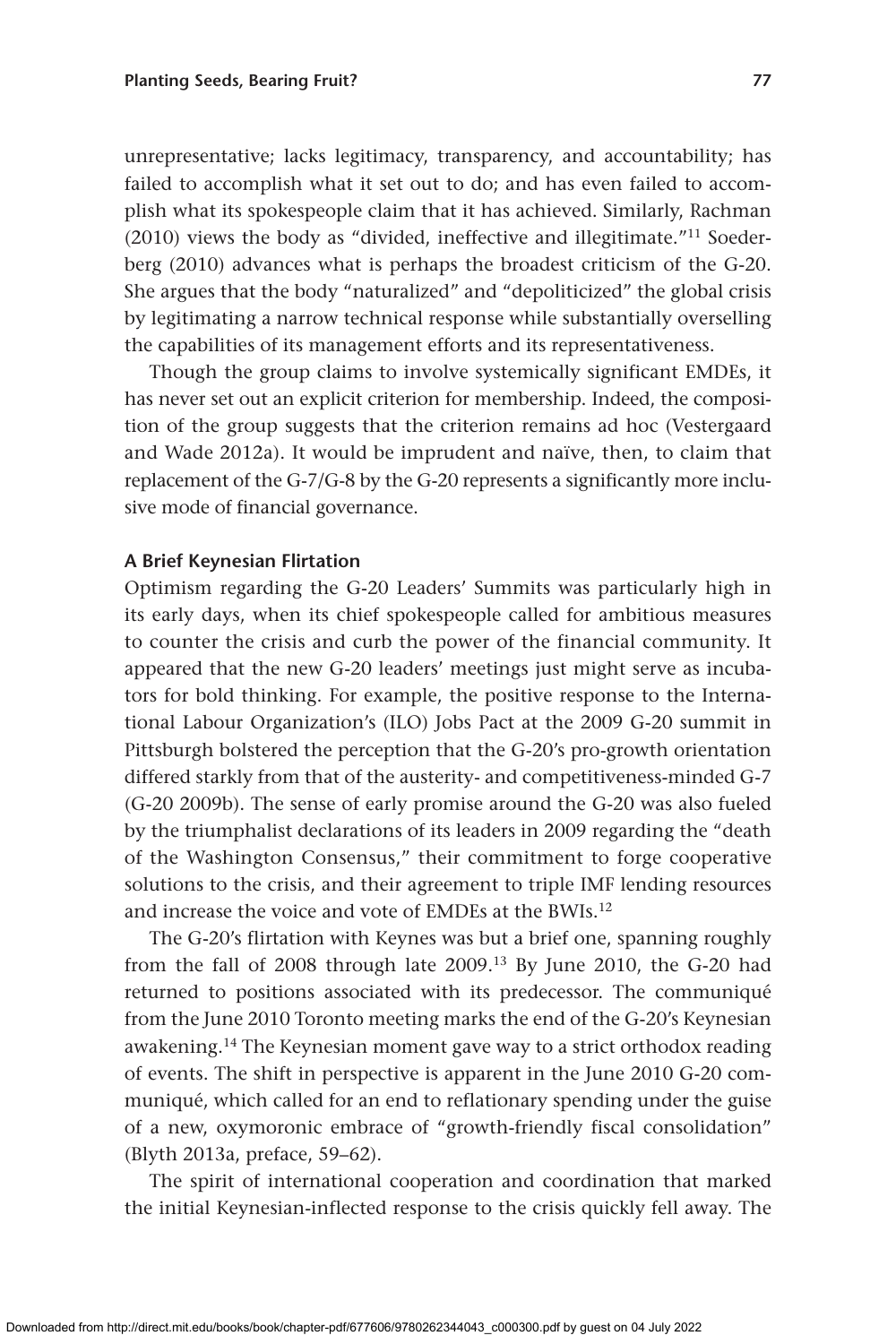G-20 was thereafter beset by conflict among members on a variety of fronts, including the global spillover effects of successive rounds of quantitative easing (QE) by the Federal Reserve. Other conflicts centered on the role of the IMF in overseeing capital controls, the imposition of taxes on financial transactions, and the possibility of including China's currency in the IMF's SDR (Prasad 2014).15

The G-20's weak, informal structure seems to have facilitated institutional capture. Powerful member states frustrated pursuit of financial reforms that could have increased the resilience of the financial system. For instance, the G-20 failed to deal effectively with the shadow banking system, commodity market speculation, sovereign debt restructuring, and bailout-strained national budgets through imposition of new taxes on the financial sector (among other matters).16 The G-20 considered but ultimately rejected at its Seoul Summit in November 2010 a South Korean proposal that would have expanded, institutionalized, and multilateralized a central bank swap regime once the Federal Reserve's vast and critically important ad hoc bilateral swap agreements with many central banks expired in February 2010 (Helleiner 2014b, 45–52; Henning 2016, 129–130). The Korean proposal involved a central role for the IMF, in which the institution would determine eligibility and provide liquidity to qualifying central banks (Henning 2016). EMDEs strongly supported this proposal; AEs, especially the United States, opposed it. The proposal disappeared from the global reform agenda after the Seoul summit (Helleiner 2014b). In passing on the proposal, the G-20 foreclosed on a reform that might have provided a permanent, less U.S.-centric support structure for the global economy since Korea's swap proposal would not have staked responses to future crises on goodwill or bilateral, ad hoc decisions by individual central banks. But just a few years later, a new and restricted version of the proposal emerged. In late 2013, the central banks of the United States, Canada, England, Japan, and Switzerland and the European Central Bank (ECB) agreed to make their "temporary swap arrangements permanent standing facilities via bilateral arrangements with the 5 others, comprising a network of 30 agreements" (Henning 2016, 130).

#### **The G-20 and Infrastructure—The New Key to Development**

The G-20 has discussed infrastructure and infrastructure financing since the launch of what it termed its "development agenda" in 2010. The new emphasis continued to mark subsequent summits in 2012–2016. The body's interest in infrastructure is reflected in communiqués and several reports, such as the 2011 report of its "High Level Panel on Infrastructure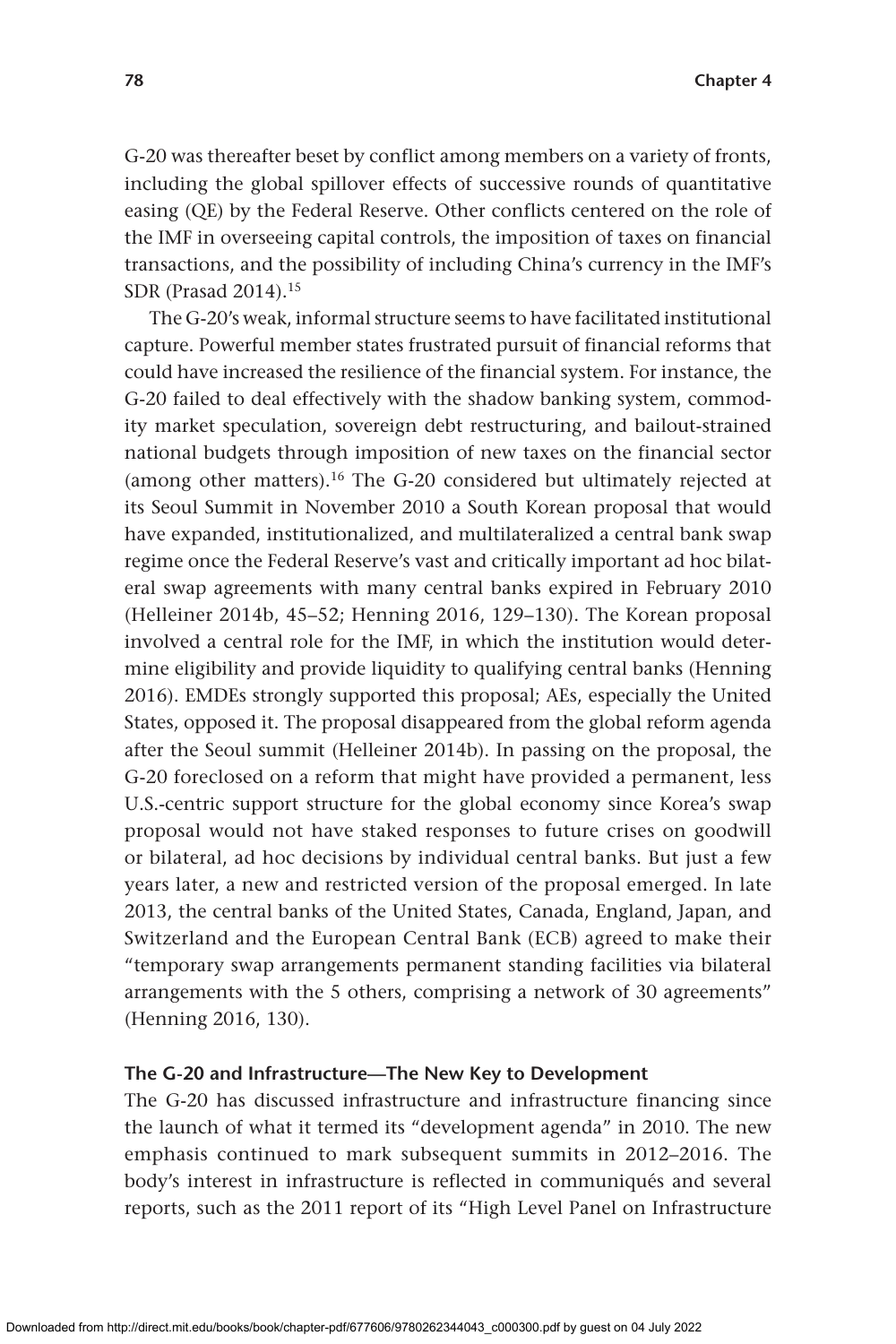Investment" (HLP 2011). Beginning in 2012 and continuing through China's tenure as G-20 chair during 2016, the body emphasized the links between infrastructure (and the connectivity thereof), cooperation among multilateral lenders, and sustainable development (e.g., G-20 2016c). In 2012, the G-20 began to highlight the importance of private sources of infrastructure finance, such as SWFs, pension funds, and insurance companies.<sup>17</sup>

Returning to a Hirschmanian theme from chapter 2, inadequate infrastructure and related finance is seen as one of today's chief development obstacles. Overcoming constraints in this domain has come to be seen as a magic bullet for development.18 Following a familiar pattern, the G-20's interest in infrastructure has not resulted in meaningful action, though with customary fanfare the body announced in 2014 a vague "Global Infrastructure Initiative" and a poorly funded "Global Infrastructure Hub" (G-20 2014).19 The latter draws together information and data with the goal of developing a pipeline of quality "bankable" projects. The hub idea represents a return to themes that dominated the G-7 agenda after the Mexican and Asian crises. Emphasis is therefore on correcting information inadequacies while privileging private actors and private financial flows in the development process. In September 2016, the G-20 announced the "Global Infrastructure Connectivity Alliance," for which the World Bank will serve as secretariat (G-20 2016d). In all likelihood, G-20 infrastructure initiatives will lag behind the infrastructure initiatives and institutions that are being driven by EMDEs, particularly China (see chapter 6).<sup>20</sup>

#### **Learning to Maneuver?**

The record of G-20 accomplishments is then, in a word, sparse. But the G-20 has distinguished itself in one venture. It has emerged as an important advocate of the right of countries to utilize capital controls. The G-20 has gone beyond the IMF in advocating national autonomy in this domain. As we will see in chapter 7, in 2011 the G-20 issued an expansive statement on capital controls. It came about as a consequence of Brazil's successful maneuvering within the G-20 and the IMF and the insistence of its representatives that the G-20 affirm the right of nations to utilize controls of their own design (Gallagher 2014, chap. 6; Grabel 2015b). Given the conflict about this matter within the G-20, it is not surprising that its statement of support equivocates. The episode is nevertheless worth noting since it signals growing EMDE influence within the G-20 and might portend increased EMDE efficacy in the future. The G-20 is still fairly new, and those EMDE member states that are inclined to challenge business as usual are learning how to exercise influence in this disparate and fractious body.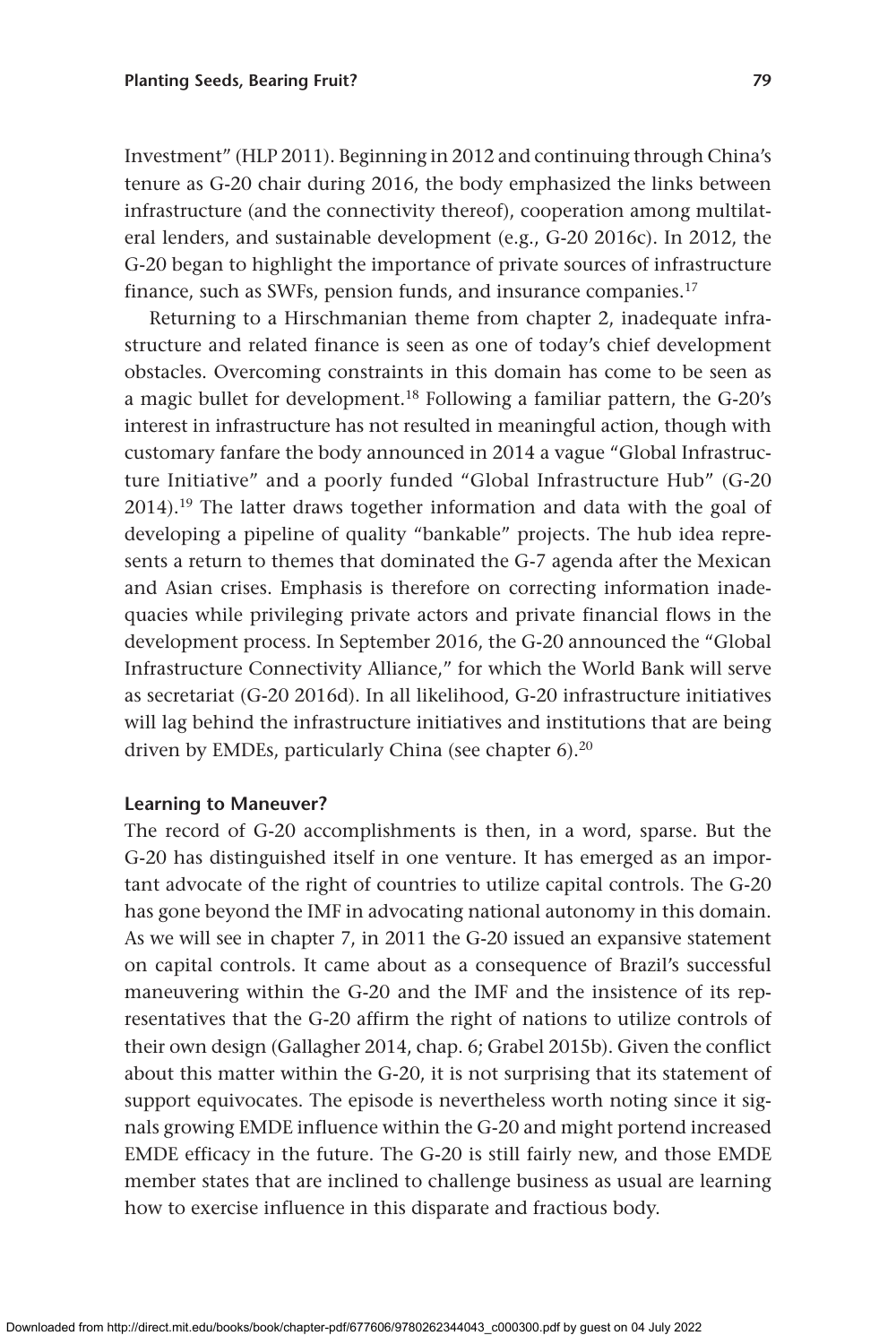During its time as G-20 chair, China was expected to revive dormant discussions of global financial governance and capital controls. Reform in these domains has long been a preoccupation of China's officials, and was most famously given life in the 2009 essay by PBOC governor Zhou (2009). But China largely punted on these matters; in the end, its leadership was not marked by significant reform initiatives (see chapter 7). This was partially a result of the political and economic turbulence of 2016. The year was marked by Britain's decision to withdraw from the EU ("Brexit"), political volatility and uncertain electoral outcomes in many member states, and financial volatility induced by capital outflows and economic slowdowns in EMDEs, including China. Under China's leadership, G-20 members agreed only to inform one another of all major changes in currency policy to avoid surprises that could destabilize global financial markets, while reaffirming an earlier commitment not to devalue currencies at the expense of other member states (G-20 2016a; 2016b; 2016c).<sup>21</sup>

It is not surprising that to date this informal and heterogeneous body has failed to be a force for meaningful change in global financial governance. The G-20 does not possess the power to enforce policy change, even if its members were to forge consensus on reform. EMDE member states themselves hold disparate views on central questions of financial governance. Some, such as Mexico and Colombia and now Brazil and Argentina, are quite closely aligned with the neoliberal perspective and financial interests that have traditionally predominated in the United States and Germany. The neoliberal voices within the G-20 may be amplified in the coming years if right-leaning political parties displace social democratic or left-leaning governments in member nations. On the other hand, the recent success of nationalist and deglobalizing movements in leading AEs might make G-20 deliberations much more fractious than they have been up until now.

#### **The History of the Future Is Not Yet Written**

It bears repeating that the G-20's timidity is just part of the story. Some analysts see it as part of a process of longer-term structural change in global governance that reflects an emergent diffusion of global economic power. Armijo and Katada (2015), for example, see the G-20 (Leaders' Summits) as a breakthrough in regard to more inclusive global financial governance since, for the first time, the meetings provide space for major EMDEs to participate in global economic discussions. Among G-20 enthusiasts, Woods et al. (2013) advance perhaps the most subtle, restrained, and ultimately useful view of the body. They are heartened by the emergence of the G-20 as what they term the "world's emergency committee" during the global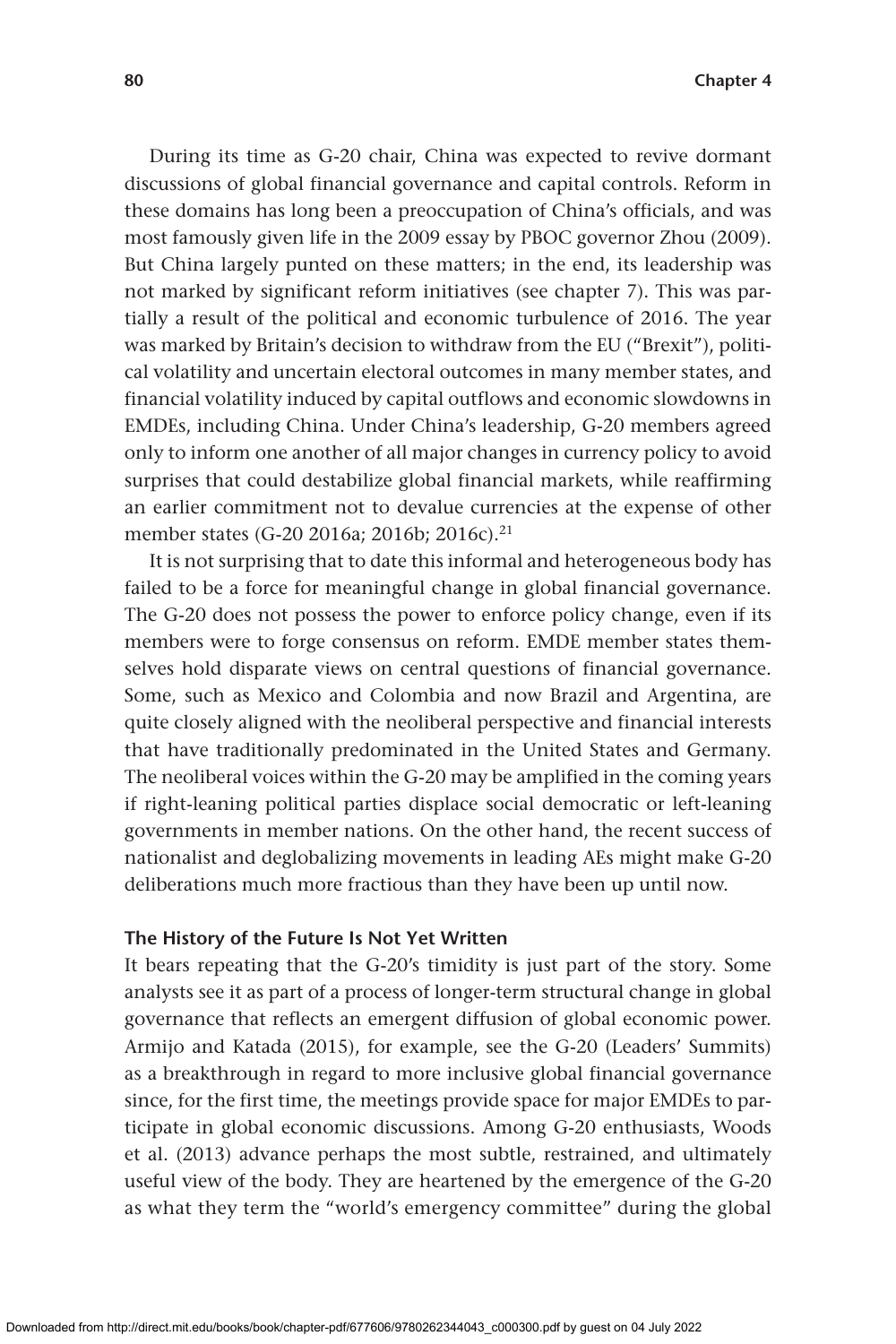crisis. They see EMDE participation in the G-20 and other informal governance bodies (particularly the FSB) as sowing "the seed of a process of change" in global governance that began after the Asian crisis (ibid., 4).

More broadly, Ngaire Woods and Leonardo Martinez-Diaz (2009) argue that the G-20 is just one among many new and evolving informal networks that involve EMDE policymakers. They acknowledge the possibility that the G-20 may turn out to be nothing more than a larger G-7. However, they emphasize the potential for change embodied in these new networks, which they term "networks of influence." In this view, the networks increase the opportunity for dialogue, capacity building, influence, and coalition building among like-minded EMDE leaders and technocrats.<sup>22</sup> As such, informal groups provide space and opportunities for EMDE policymakers to enjoy more power and influence in setting agendas over the medium and long terms. Over the last decade, EMDE representatives have used G-20 meetings to learn how to function in such forums, and have grown more confident and assertive in them. China, in particular, has demonstrated that it takes G-20 summits very seriously, and, for the last several years, the BRICS group (despite its own internal tensions) has been holding its own summits, at which members coordinate the positions they advocate at the G-20 (Woods and Martinez-Diaz 2009).

It would be a grave intellectual and political error to dismiss the G-20 so as to sustain the strongest version of the skeptical or, to invoke Hirschman again, the futilist case. That there are obstacles to EMDE influence at the G-20 is not in doubt. But along with Hirschman we should recognize those obstacles as potential drivers of innovation and learning. A fair-minded reading of the evidence and appreciation of the aperture inherent in new networks points us toward inconsistency, incoherence, and uncertainty rather than toward continued lockstep advocacy of global neoliberalism through the monopoly power over global financial governance long enjoyed by the United States and the IMF.

#### **Financial Stability Board**

The story of the FSB parallels that of the Finance G-20 and the Leaders' G-20. Unlike its better-known cousins, the FSB attracted little attention during the global crisis. Since there is no FSB Leaders' Summit, the body is rightly understood to have considerably less authority than the G-20. Far less hope has been vested in the FSB, and it has consequently generated less disappointment. Few, if any, observers see it as an independent vehicle for meaningful reform in financial governance.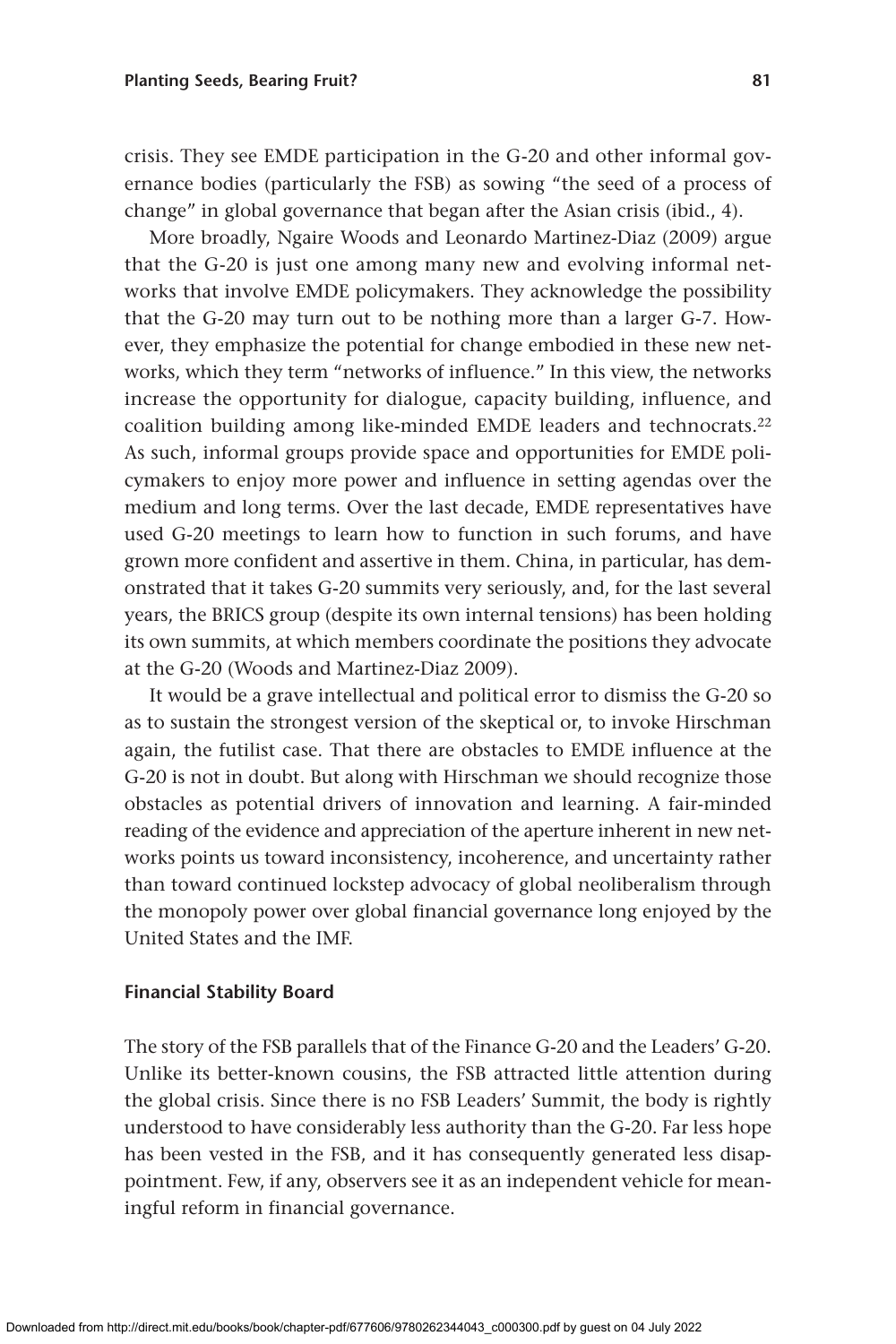The FSB is the successor to the FSF. The FSF was created in April 1999 following the release of a G-7-commissioned report prepared by German Bundesbank president Hans Tietmeyer (Tietmeyer 1999).<sup>23</sup> The Tietmeyer report called for the creation of a coordinating body that would bring together representatives of key institutions in the global financial system in what Drezner termed a "club of clubs" (Drezner 2007, 136). The FSF was charged with taking the pulse of the system by identifying and warning national and transnational authorities about emerging risks.

The FSF brought together a far larger set of players than did the Finance G-20, something that might explain the greater difficulty that the FSF (now FSB) has in responding to crises. The FSF brought "together . . . representatives of the most important standard setting bodies that had emerged . . . since the 1970s (Basel Committee on Banking Supervision, International Organization of Securities Commissions, Committee on Payment and Settlement Systems, International Association of Insurance Supervisors, International Accounting Standards Board, Committee on the Global Financial System), as well as representatives of more formal international organizations (BIS, IMF, World Bank, OECD). Moreover, the design of the FSF also included national representation from central banks, finance ministries, and regulatory and supervisory authorities from the G-7 countries" (Pagliari 2014, 144). Over time, the FSF added representatives from Australia, Hong Kong, the Netherlands, Singapore, and Switzerland.

The global crisis induced the G-20 to expand the membership, mission, mandate, and coordination functions of the FSF. Expansion was accomplished at the April 2009 G-20 summit in London. The broadened mandate was signaled by modification of the group's name from the FSF to the more authoritative FSB. The FSB's network was broadened by extending membership to all G-20 members, the European Commission (EC), and Spain.24 At about the same time, EMDE representation in other financial bodies (such as the Basel Committee on Banking Supervision) was also expanded modestly (Helleiner 2014b, 137–138). Nevertheless, the FSB, like the G-20, remains strikingly noninclusive of EMDEs. Criteria for inclusion remain opaque, and decisions concerning invitations appear to be ad hoc. The FSB announced in 2014 that the five EMDEs that already had a seat on its governing council (namely, Argentina, Indonesia, Saudi Arabia, South Africa, and Turkey) would each be granted a second seat in the interest of increasing their voice (FSB 2014).

During the global crisis, the FSB's mandate was expanded to include the promotion of financial stability. Its institutional base and governance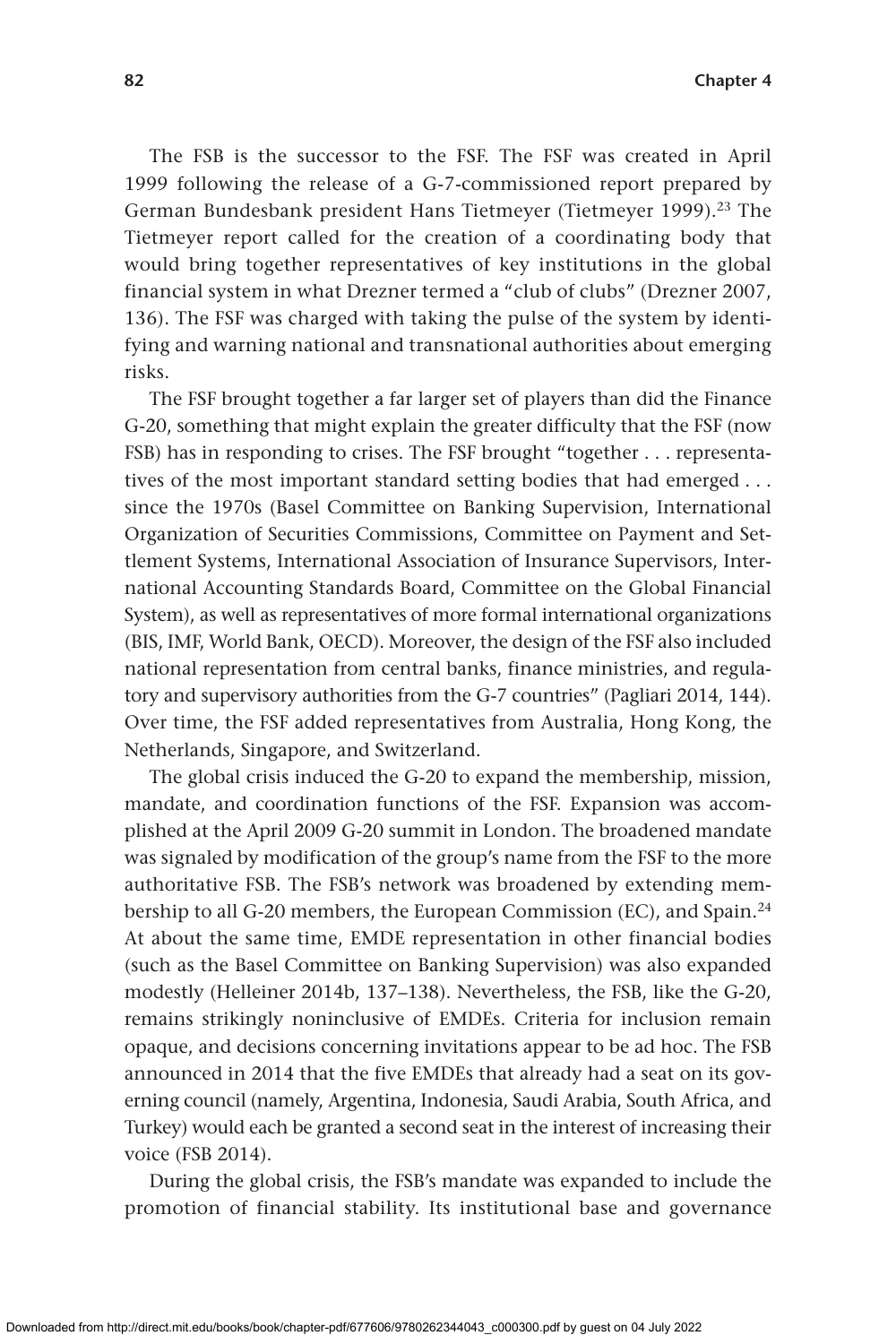structure were strengthened, and unlike either the Finance G-20 or the Leaders' G-20, it was given a formal charter (G-20 2009a; Pagliari 2014). But the FSB lacks legal standing, has a small staff, and possesses no ability to enforce regulatory or policy change (such as through sanctions) or compliance among either its members or the far larger group of nonmember nations. It is restricted to soft law mechanisms such as peer review and monitoring (Helleiner 2014b; 2010b).

Despite its engineered weakness, U.S. Treasury secretary Timothy Geithner described the FSB at its founding in grandiose terms, calling it a "fourth pillar" in global economic governance alongside the IMF, World Bank, and WTO (U.S. Treasury 2009). On this he was proven wrong. The FSB's nonuniversal membership poses a challenge to its legitimacy, as does its uncertain relationship to these three institutions of global economic governance. Pauly draws an apt parallel between the weak FSB and the informality of the League of Nations in the days prior to the IMF (Pauly 2010, 149). Helleiner (2014b, 14–15) characterizes the FSB as "remarkably toothless" and simply "a reformed version of an ineffectual body that the G-7 had created a decade earlier" (see also Helleiner 2011a).

The FSB achieved little during the global crisis, and even less than the G-20. But, as with the G-20, it may be more reasonable to think of the FSB as part of a long-term process of network formation that brings EMDE policymakers into dialogue with one another and with their G-8 country counterparts. It remains to be seen whether this interaction ultimately enables coalition and capacity building among like-minded policymakers, as well as pressure for meaningful changes in financial regulation and governance. But it is inconceivable that the experience of EMDE participants at the FSB—the learning, networking, and increased capacity formation that their engagement promotes—will not carry over into other institutions. Even abject FSB failure, Hirschman reminds us, presents opportunities for learning that cannot be achieved in any other way.

#### **Conclusion**

The Mexican and the Asian financial crises catalyzed policymakers to create new types of informal networks that, it was hoped, would provide useful oversight and coordination across an increasingly complex global financial terrain. The new networks brought together financial policymakers and technocrats from an important subset of AEs and an ad hoc, small assortment of EMDE counterparts, along with representatives of key institutions and informal groups of financial actors. The global crisis galvanized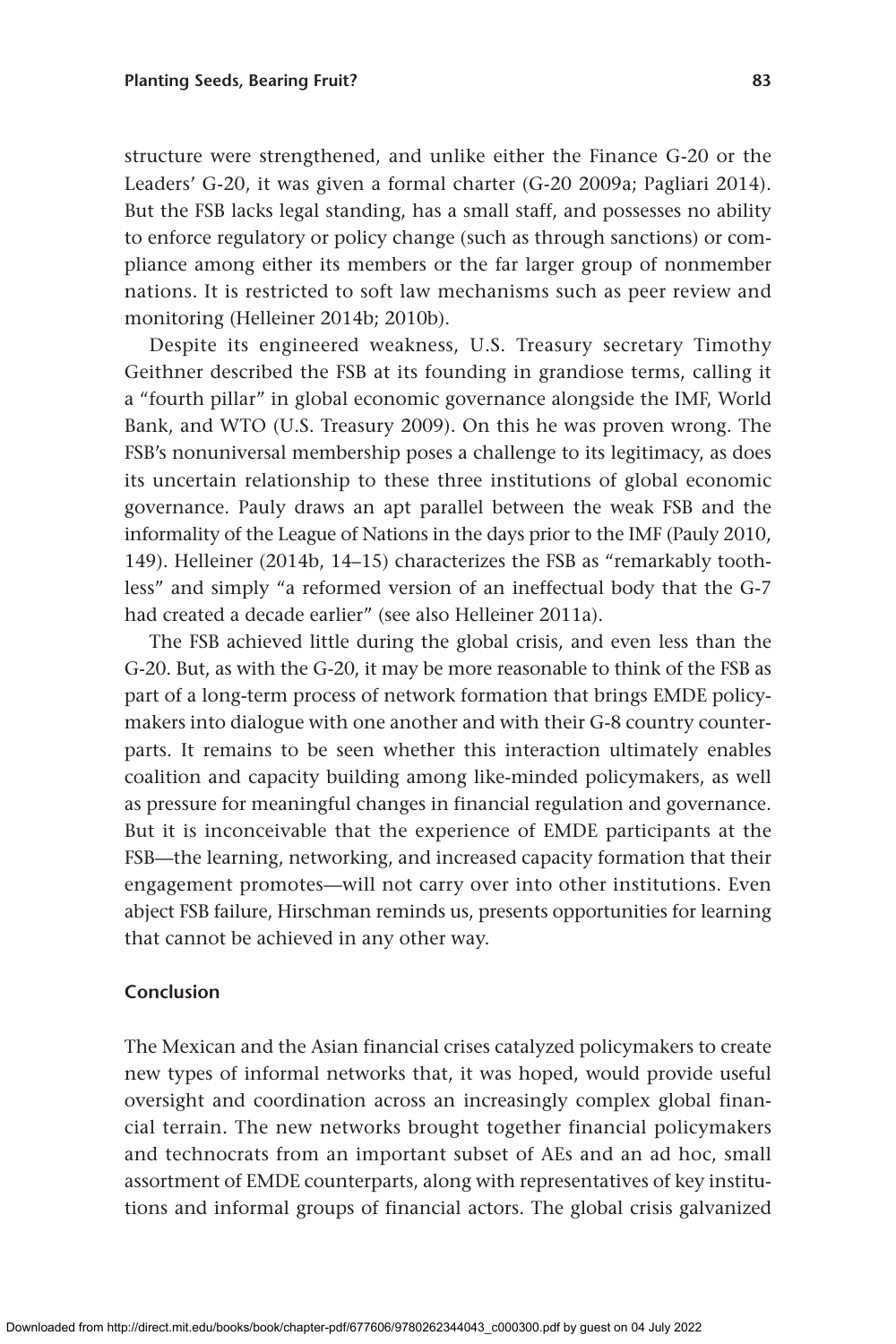a broadening and deepening of the informal architecture of global financial governance through an expansion of the membership and mandate of these networks.

The networks that were born of each crisis have precious little to show for themselves. They have failed to identify important financial risks before they culminated in a crisis; they have been unable to overcome internal conflicts among members, or capture by their most powerful member states and the financial lobbies within them; and they missed the opportunity to press for and implement regulation and oversight, financial taxes, or reforms that might reduce the likelihood or severity of future crises.

The skeptics claim nothing has changed, and they have substantial evidence to marshal in defense of this view. In this view, the G-20 amounts to an utter failure. It has remained peripheral on matters of macroeconomic adjustment and financial regulation and governance. The same can be said of the FSB, though from the start expectations for it were far less ambitious than for the G-20.

The disappointment is warranted. But it is better to take a more balanced, patient, and modest view of the G-20 and FSB. These networks are not independent drivers of change but rather exemplify the disconnected and piecemeal nature of evolution now under way in the world's financial governance architecture (cf. Helleiner 2016b on emergent cooperative decentralization).25 Though their performance has underwhelmed, we should recognize their potential to become seedbeds in which new networks might emerge.

This view incorporates Hirschman's possibilism and recognition of the open-endedness of history. The optimistic view pushes back against the urge to rush to judgment. Inspired by Hirschman, we might consider these networks as experimental forms of governance, in which learning happens: learning *about* and learning *how*—about the nature and risks associated with financial flows and how to intervene effectively to manage financial flows within and across national borders*.* This experimentation should be understood in the broader context of the disparate innovations in financial governance and developmental finance explored throughout this book. These innovations will undoubtedly generate important side effects and linkages that take the form of enhanced capacity, the development of voice, and coalition building among heads of state and finance officials in EMDEs. Indeed, EMDEs have already begun to leverage their membership in the G-20 to secure greater influence at the BWIs over governance reform and over IMF adjudication of the appropriateness of capital controls (see chapters 5 and 7, respectively).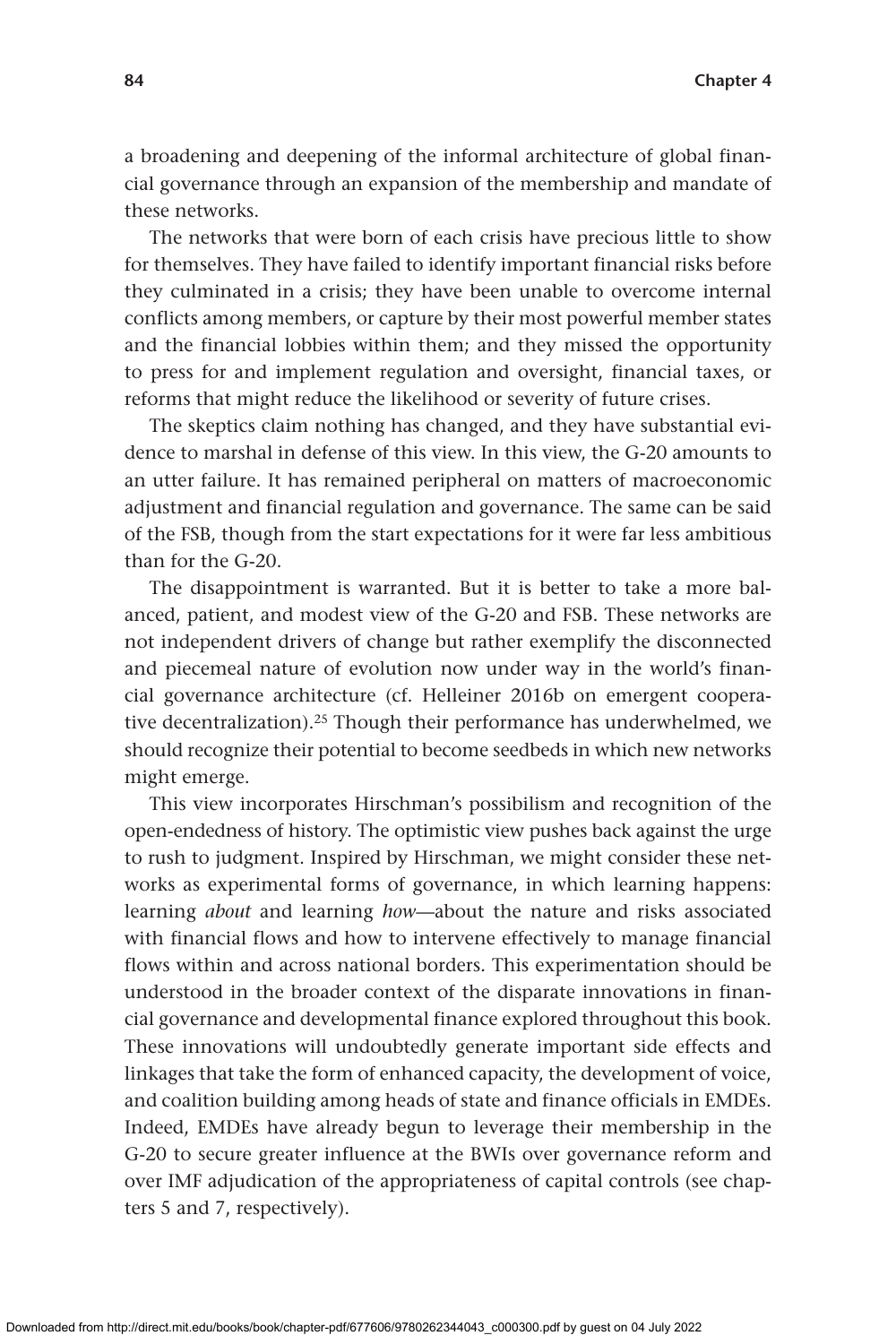Next, we turn to the IMF. We will find confounding evidence of unevenness, ambiguity, and contestation within the IMF and in its relationships with other actors during the global crisis. Taken together, developments at the IMF substantiate the central positive thesis of the book—a combination of continuity, discontinuity, ambiguity, and inconsistency signal the fracturing of the global neoliberal regime despite the absence of a coherent institutional or ideational model to replace it.